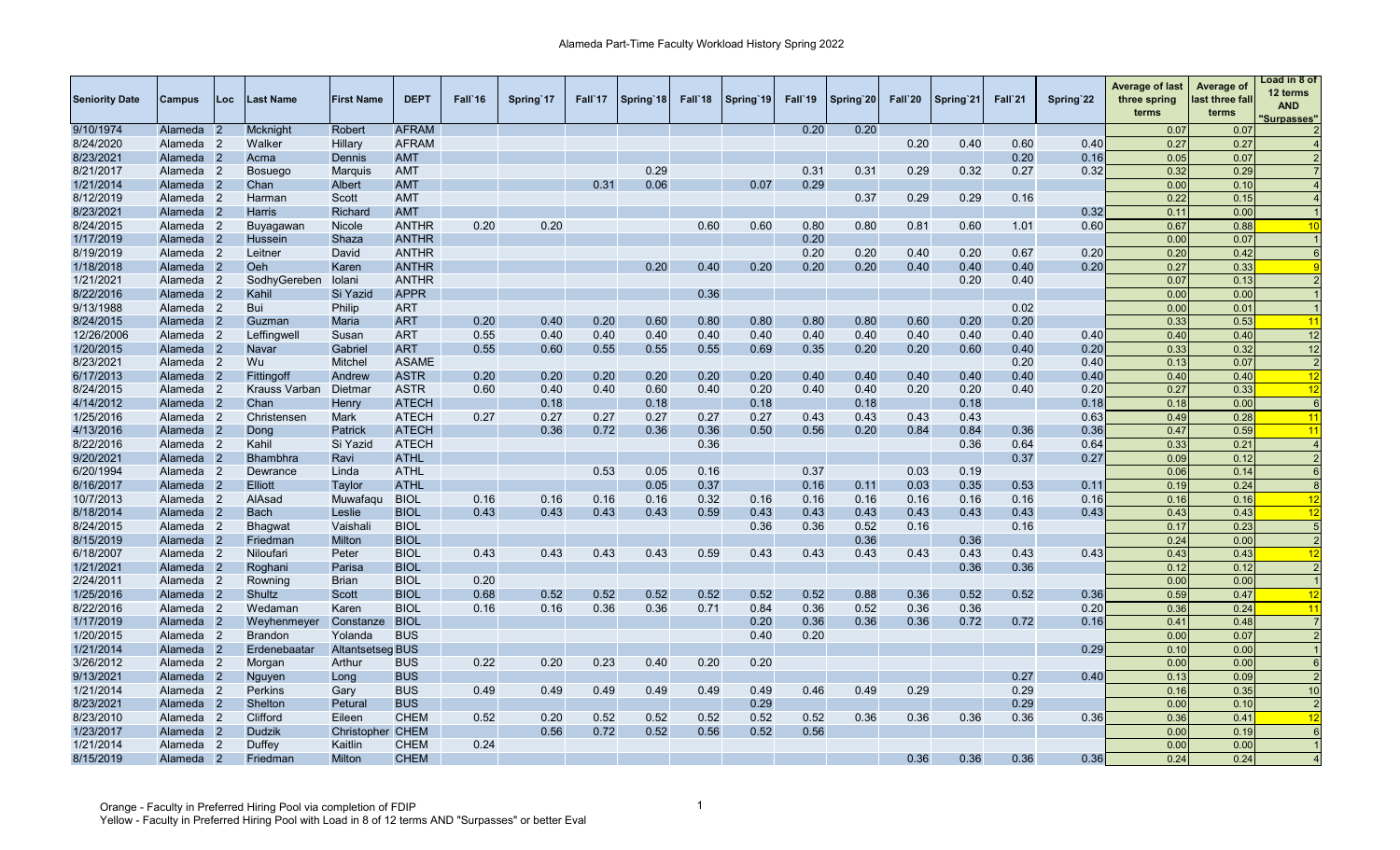| <b>Seniority Date</b> | Campus               | Loc | Last Name        | <b>First Name</b> | <b>DEPT</b>  | Fall`16 | Spring'17 | Fall'17 | Spring 18 | Fall'18 | Spring 19 | Fall'19 | Spring 20 | Fall`20 | Spring 21 | Fall`21 | Spring 22 | <b>Average of last</b><br>three spring<br>terms | Average of<br>last three fall<br>terms | Load in 8 of<br>12 terms<br><b>AND</b><br>'Surpasses" |
|-----------------------|----------------------|-----|------------------|-------------------|--------------|---------|-----------|---------|-----------|---------|-----------|---------|-----------|---------|-----------|---------|-----------|-------------------------------------------------|----------------------------------------|-------------------------------------------------------|
| 1/17/2019             | Alameda 2            |     | Lau              | Jason             | <b>CHEM</b>  |         |           |         |           |         | 0.56      | 0.40    |           |         |           |         |           | 0.00                                            | 0.13                                   |                                                       |
| 1/25/2016             | Alameda 2            |     | Madonik          | Alex              | <b>CHEM</b>  | 0.52    | 0.52      |         | 0.16      | 0.16    | 0.56      | 0.52    | 0.36      | 0.36    | 0.36      | 0.36    | 0.36      | 0.36                                            | 0.41                                   | 11                                                    |
| 8/20/2020             | Alameda 2            |     | Ray              | Hannah            | <b>CHEM</b>  |         |           |         |           |         |           |         |           | 0.36    |           |         |           | 0.00                                            | 0.12                                   |                                                       |
| 8/20/2012             | Alameda 2            |     | Schlegel         | Jacob             | <b>CHEM</b>  |         | 0.72      | 0.57    | 0.72      | 0.52    | 0.56      | 0.56    | 1.08      | 0.56    | 0.52      | 0.52    | 0.52      | 0.71                                            | 0.55                                   | 11                                                    |
| 1/13/2009             | Alameda 2            |     | Sharma           | Anu               | <b>CHEM</b>  |         |           | 0.27    |           |         |           |         |           |         |           |         |           | 0.00                                            | 0.00                                   |                                                       |
| 6/26/1989             | Alameda <sub>2</sub> |     | Tam              | Allen             | <b>CHIN</b>  | 0.67    | 0.67      | 0.67    | 0.67      | 0.67    | 0.67      | 0.67    | 0.67      | 0.67    | 0.67      | 0.67    | 0.67      | 0.67                                            | 0.67                                   | 12                                                    |
| 3/1/2019              | Alameda 2            |     | Duensing         | Michael           | <b>CIS</b>   |         |           |         |           |         |           |         | 0.09      | 0.36    | 0.45      |         | 0.18      | 0.24                                            | 0.12                                   |                                                       |
| 1/19/1999             | Alameda 2            |     | ElGiheny         | Fayez             | <b>CIS</b>   | 0.36    | 0.46      | 0.45    | 0.45      | 0.36    | 0.45      | 0.36    | 0.36      | 0.36    | 0.09      | 0.36    | 0.79      | 0.41                                            | 0.36                                   | 12                                                    |
| 1/21/2014             | Alameda 2            |     | Erdenebaatar     | Altantsetseg CIS  |              |         | 0.09      | 0.09    |           | 0.36    |           |         |           |         |           |         | 0.36      | 0.12                                            | 0.00                                   |                                                       |
| 8/24/2015             | Alameda 2            |     | Johnson          | Diane             | <b>CIS</b>   | 0.16    | 0.36      | 0.16    |           |         |           |         |           |         |           |         |           | 0.00                                            | 0.00                                   |                                                       |
| 8/17/2005             | Alameda 2            |     | Norman           | Jesse             | <b>CIS</b>   | 0.29    | 0.65      | 0.47    | 0.56      | 0.36    | 0.65      | 0.36    | 0.36      | 0.36    | 0.65      | 0.36    | 0.65      | 0.56                                            | 0.36                                   | 12                                                    |
| 10/20/2012            | Alameda 2            |     | Varnado          | Marilyn           | <b>CIS</b>   | 0.56    | 0.36      | 0.40    |           | 0.20    | 0.36      | 0.09    |           | 0.09    | 0.18      | 0.18    |           | 0.06                                            | 0.12                                   |                                                       |
| 8/24/2015             | Alameda 2            |     | Andrew           | Ashlie            | <b>COMM</b>  | 0.40    | 0.60      | 0.40    | 0.40      | 0.40    | 0.40      | 0.40    | 0.60      | 0.80    | 0.40      | 0.60    | 0.40      | 0.47                                            | 0.60                                   | 12                                                    |
| 11/3/2006             | Alameda 2            |     | <b>Brownfox</b>  | <b>Shirley</b>    | <b>COMM</b>  | 0.20    | 0.20      | 0.20    |           | 0.49    | 0.29      | 0.20    | 0.20      |         |           |         |           | 0.07                                            | 0.07                                   |                                                       |
| 8/15/2019             | Alameda 2            |     | <b>Iyoho</b>     | Charles           | <b>COMM</b>  |         |           |         |           |         |           | 0.20    |           |         |           |         |           | 0.00                                            | 0.07                                   |                                                       |
| 8/22/2002             | Alameda 2            |     | Marinaro         | Ralph             | <b>COMM</b>  | 0.40    | 0.40      | 0.40    | 0.40      | 0.40    | 0.40      | 0.20    |           |         |           |         |           | 0.00                                            | 0.07                                   |                                                       |
| 1/22/2019             | Alameda 2            |     | Mitchell         | Zeraka            | <b>COMM</b>  |         |           |         |           |         |           | 0.20    | 0.20      |         |           |         |           | 0.07                                            | 0.07                                   |                                                       |
| 8/21/2017             | Alameda <sub>2</sub> |     | Plump            | <b>Brielle</b>    | <b>COMM</b>  |         |           |         |           |         |           | 0.40    | 0.40      | 0.60    | 0.20      | 0.60    | 0.20      | 0.27                                            | 0.53                                   |                                                       |
| 8/21/2017             | Alameda 2            |     | Shojaee          | Pati              | <b>COMM</b>  |         |           |         |           |         |           |         |           |         | 0.20      | 0.20    | 0.20      | 0.13                                            | 0.07                                   |                                                       |
| 1/20/2015             | Alameda 2            |     | Wilson           | Kwesi             | <b>COMM</b>  | 0.80    | 0.60      | 0.60    | 0.60      | 0.60    | 0.89      | 0.60    | 0.60      | 0.60    | 0.60      | 0.60    | 0.40      | 0.53                                            | 0.60                                   | 12                                                    |
| 1/22/2018             | Alameda 2            |     | Zenovich         | Jennifer          | <b>COMM</b>  |         |           |         |           |         |           |         |           |         | 0.40      | 0.20    | 0.20      | 0.20                                            | 0.07                                   |                                                       |
| 1/23/2017             | Alameda 2            |     | Antrobus         | Rachel            | <b>COPED</b> |         |           | 0.10    | 0.03      |         | 0.03      |         |           |         |           |         |           | 0.00                                            | 0.00                                   |                                                       |
| 8/22/2016             | Alameda 2            |     | Geghamyan        | Hasmik            | <b>COPED</b> | 0.02    |           |         |           |         | 0.10      | 0.17    | 0.15      |         |           |         |           | 0.05                                            | 0.06                                   |                                                       |
| 1/22/2019             | Alameda <sub>2</sub> |     | Rowland          | Jean              | <b>COPED</b> |         |           | 0.00    | 0.00      | 0.00    |           |         |           |         |           |         |           | 0.00                                            | 0.00                                   |                                                       |
| 4/6/1999              | Alameda 2            |     | <b>Settles</b>   | Rhea              | <b>COPED</b> | 0.12    | 0.16      | 0.14    | 0.10      | 0.16    | 0.01      | 0.05    | 0.13      | 0.13    | 0.08      | 0.10    | 0.00      | 0.07                                            | 0.09                                   | 11                                                    |
| 6/20/2016             | Alameda 2            |     | Maldonado        | Michael           | <b>COUN</b>  |         |           | 0.07    | 0.20      |         |           | 0.20    |           |         |           |         |           | 0.00                                            | 0.07                                   |                                                       |
| 6/2/2016              | Alameda 2            |     | <b>McGiffert</b> | Jerel             | <b>COUN</b>  |         |           |         |           | 0.20    | 0.20      | 0.20    |           |         |           |         |           | 0.00                                            | 0.07                                   |                                                       |
| 7/5/2016              | Alameda 2            |     | <b>Metcalf</b>   | Mickalyn          | <b>COUN</b>  |         |           |         |           |         |           | 0.20    | 0.20      | 0.60    | 0.60      | 0.20    |           | 0.27                                            | 0.33                                   |                                                       |
| 1/22/2019             | Alameda <sub>2</sub> |     | Rowland          | Jean              | <b>COUN</b>  |         |           | 0.13    | 0.00      | 0.00    |           |         |           |         |           |         |           | 0.00                                            | 0.00                                   |                                                       |
| 8/24/2015             | Alameda 2            |     | Delfinlcatar     | Liduvina          | <b>DENTL</b> |         |           |         |           |         |           | 0.47    |           |         |           | 0.32    | 0.40      | 0.13                                            | 0.26                                   |                                                       |
| 1/11/2006             | Alameda 2            |     | Herold           | Renee             | <b>DENTL</b> | 0.45    | 0.66      | 0.45    | 0.66      | 0.45    | 0.66      | 0.45    | 0.98      | 0.45    | 0.86      | 0.49    | 0.86      | 0.90                                            | 0.46                                   | 12                                                    |
| 1/22/2018             | Alameda 2            |     | Albright         | <b>Herbert</b>    | <b>DMECH</b> |         |           |         | 0.43      |         |           |         |           |         |           |         |           | 0.00                                            | 0.00                                   |                                                       |
| 8/22/2016             | Alameda 2            |     | Kahil            | Si Yazid          | <b>DMECH</b> | 0.64    |           |         |           |         |           |         |           |         |           |         |           | 0.00                                            | 0.00                                   |                                                       |
| 12/1/1995             | Alameda 2            |     | Gueye            | Souleymane ECON   |              | 0.40    | 0.40      | 0.40    | 0.40      | 0.61    | 0.40      | 0.40    | 0.40      | 0.80    | 0.60      | 1.40    | 1.00      | 0.67                                            | 0.87                                   | 12                                                    |
| 8/19/2004             | Alameda 2            |     | Shahbazi         | Shahbaz           | <b>ECON</b>  | 0.20    | 0.20      | 0.20    |           | 0.20    |           |         |           |         |           |         |           | 0.00                                            | 0.00                                   |                                                       |
| 8/23/2021             | Alameda 2            |     | Yoon             | Haengku           | <b>ECON</b>  |         |           |         |           |         |           |         |           |         |           | 0.40    | 0.40      | 0.13                                            | 0.13                                   |                                                       |
| 1/15/2015             | Alameda 2            |     | Adesokan         | <b>Bukola</b>     | <b>ENGL</b>  | 0.27    |           |         |           | 0.27    |           |         |           |         |           |         |           | 0.00                                            | 0.00                                   |                                                       |
| 1/8/2001              | Alameda 2            |     | Alexander        | Juanita           | <b>ENGL</b>  | 0.53    | 0.47      | 0.53    | 0.53      | 0.67    | 0.60      | 0.40    | 0.40      | 0.47    | 0.53      | 0.27    | 0.27      | 0.40                                            | 0.38                                   | 12                                                    |
| 8/19/2013             | Alameda 2            |     | <b>Blood</b>     | Christopher ENGL  |              | 0.79    | 0.53      | 0.53    | 0.65      | 0.65    | 0.65      | 0.53    | 0.53      | 0.27    |           |         |           | 0.18                                            | 0.27                                   |                                                       |
| 1/22/2013             | Alameda 2            |     | Chan             | Albert            | <b>ENGL</b>  | 0.47    |           | 0.67    | 0.27      | 0.53    | 0.47      | 0.53    |           | 0.27    |           |         |           | 0.00                                            | 0.27                                   |                                                       |
| 8/22/2016             | Alameda 2            |     | Chun             | Ann               | <b>ENGL</b>  |         | 0.40      | 0.53    | 0.65      | 0.64    | 0.38      | 0.73    | 0.33      | 0.75    | 0.27      |         |           | 0.20                                            | 0.49                                   |                                                       |
| 8/16/2017             | Alameda 2            |     | Escudero         | Renato            | <b>ENGL</b>  |         |           | 0.47    | 0.47      | 0.47    | 0.20      | 0.47    |           |         |           |         |           | 0.00                                            | 0.16                                   |                                                       |
| 8/22/2007             | Alameda <sub>2</sub> |     | Little           | Michelle          | <b>ENGL</b>  | 0.47    | 0.36      | 0.27    | 0.20      | 0.53    | 0.47      | 0.60    | 0.33      | 0.33    | 0.33      | 0.27    | 0.20      | 0.29                                            | 0.40                                   | 12                                                    |
| 1/21/2014             | Alameda 2            |     | Scoggins         | Anthony           | <b>ENGL</b>  | 0.33    |           |         |           |         |           | 0.27    | 0.20      | 0.33    | 0.20      |         |           | 0.13                                            | 0.20                                   |                                                       |
| 1/15/2015             | Alameda 2            |     | Treadwell        | Elizabeth         | <b>ENGL</b>  |         |           | 0.27    | 0.47      | 0.73    | 0.31      | 0.73    | 0.27      | 0.53    | 0.53      | 0.27    |           | 0.27                                            | 0.51                                   |                                                       |
| 8/19/2013             | Alameda              | -2  | Vaughn           | Sandra            | <b>ENGL</b>  | 0.40    | 0.60      | 0.40    | 0.60      | 0.60    | 0.40      | 0.53    | 0.47      | 0.27    |           |         | 0.27      | 0.24                                            | 0.27                                   | 10                                                    |
| 1/17/2019             | Alameda 2            |     | Carranza         | Johanna           | <b>ESOL</b>  |         |           |         |           |         | 0.50      | 0.65    | 0.63      | 0.27    | 0.63      | 0.63    | 0.37      | 0.54                                            | 0.52                                   |                                                       |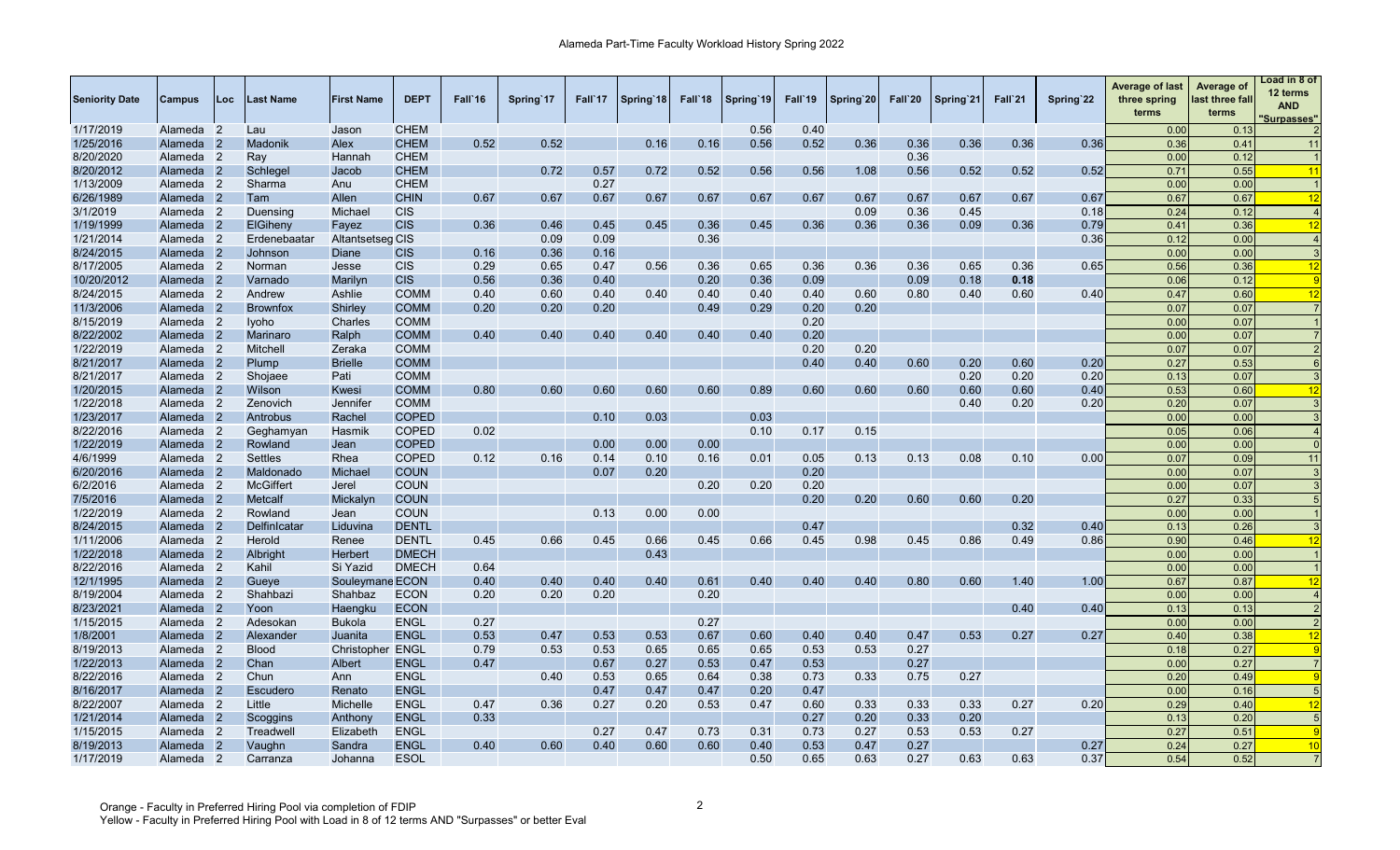| <b>Seniority Date</b> | Campus               | Loc.           | Last Name            | <b>First Name</b> | <b>DEPT</b>  | Fall 16 | Spring 17 | Fall'17 | Spring 18 | Fall 18 | Spring 19 | Fall'19 | Spring 20 | Fall`20 | Spring 21 | Fall`21 | Spring 22 | <b>Average of last</b><br>three spring<br>terms | Average of<br>last three fall<br>terms | Load in 8 of<br>12 terms<br>AND<br>'Surpasses" |
|-----------------------|----------------------|----------------|----------------------|-------------------|--------------|---------|-----------|---------|-----------|---------|-----------|---------|-----------|---------|-----------|---------|-----------|-------------------------------------------------|----------------------------------------|------------------------------------------------|
| 1/25/2016             | Alameda              | -2             | Donnelly             | Emma              | <b>ESOL</b>  | 0.47    | 0.27      | 0.47    |           | 0.47    | 0.62      | 0.63    | 0.63      | 0.27    | 0.27      |         |           | 0.30                                            | 0.30                                   |                                                |
| 8/19/2019             | Alameda              | $\overline{2}$ | Gifford              | Christina         | <b>ESOL</b>  |         |           |         |           |         |           |         | 0.40      |         |           |         |           | 0.13                                            | 0.00                                   |                                                |
| 1/20/2015             | Alameda 2            |                | Guan                 | Yi                | <b>ESOL</b>  | 0.32    | 0.60      | 0.40    | 0.40      | 0.40    | 0.80      | 0.60    |           |         |           |         |           | 0.00                                            | 0.20                                   |                                                |
| 8/24/2015             | Alameda 2            |                | Lemper               | Jenny             | <b>ESOL</b>  | 0.67    | 0.53      | 0.67    | 0.27      | 0.40    | 0.27      | 0.67    | 0.87      | 0.60    | 0.60      | 0.60    | 0.40      | 0.62                                            | 0.62                                   | 12                                             |
| 3/23/2020             | Alameda 2            |                | <b>Maufas</b>        | <b>KimShree</b>   | <b>ESOL</b>  |         |           |         |           |         |           |         |           |         | 0.27      |         |           | 0.09                                            | 0.00                                   |                                                |
| 8/21/2017             | Alameda 2            |                | Mitchell             | Honora            | <b>ESOL</b>  |         |           |         |           |         |           | 0.67    | 0.93      | 0.20    | 0.20      | 0.29    | 0.20      | 0.44                                            | 0.39                                   | 6                                              |
| 8/22/2007             | Alameda 2            |                | Ng                   | <b>Brian</b>      | <b>ESOL</b>  | 0.53    | 0.40      | 0.53    | 0.80      | 0.53    | 0.63      | 0.62    | 0.60      | 0.67    | 0.67      | 0.67    | 0.67      | 0.64                                            | 0.65                                   | 12                                             |
| 1/25/2016             | Alameda 2            |                | Price                | Amanda            | <b>ESOL</b>  | 0.61    |           | 0.60    | 0.40      | 0.37    | 0.37      |         |           | 0.27    | 0.27      |         |           | 0.09                                            | 0.09                                   |                                                |
| 1/24/2011             | Alameda 2            |                | Rodas                | Anna              | <b>ESOL</b>  |         |           |         |           |         |           | 0.37    | 0.37      | 0.37    | 0.63      | 0.67    | 0.27      | 0.42                                            | 0.47                                   |                                                |
| 8/16/2018             | Alameda 2            |                | Sablan               | <b>Bruno</b>      | <b>ESOL</b>  |         |           |         |           |         |           | 0.40    |           |         |           |         |           | 0.00                                            | 0.13                                   |                                                |
| 8/1/2011              | Alameda <sub>2</sub> |                | Safir                | Andrea            | <b>ESOL</b>  |         | 0.40      |         | 0.40      |         | 0.40      |         | 0.20      |         |           |         |           | 0.07                                            | 0.00                                   |                                                |
| 8/19/2013             | Alameda 2            |                | Urdang               | Denise            | <b>ESOL</b>  |         | 0.27      | 0.20    | 0.20      | 0.37    | 0.63      | 0.37    | 0.63      | 0.27    | 0.47      | 0.47    | 0.47      | 0.52                                            | 0.37                                   | 11                                             |
| 8/15/2019             | Alameda 2            |                | Zaragoza             | Kevin             | <b>ESOL</b>  |         |           |         |           |         |           | 0.20    |           |         |           |         |           | 0.00                                            | 0.07                                   |                                                |
| 8/23/2021             | Alameda <sub>2</sub> |                | Wu.                  | <b>Mitchel</b>    | <b>ETHST</b> |         |           |         |           |         |           |         |           |         |           | 0.20    |           | 0.00                                            | 0.07                                   |                                                |
| 6/15/2015             | Alameda 2            |                | Forman               | <b>Michele</b>    | <b>GEOG</b>  |         |           |         |           |         |           |         |           |         |           | 0.20    |           | 0.00                                            | 0.07                                   |                                                |
| 9/11/2007             | Alameda 2            |                | Hasbrouck            | Gary              | <b>GEOG</b>  | 0.20    | 0.40      | 0.60    | 0.61      | 0.41    | 0.56      | 0.57    |           |         |           |         |           | 0.00                                            | 0.19                                   |                                                |
| 8/21/2017             | Alameda 2            |                | Patrich              | Jeremy            | <b>GEOG</b>  |         |           | 0.40    | 0.52      | 0.20    |           | 0.92    |           | 0.40    | 0.56      | 1.12    | 0.56      | 0.37                                            | 0.81                                   |                                                |
| 1/22/2013             | Alameda 2            |                | Rose                 | Aubrey            | <b>GEOG</b>  |         |           |         |           | 0.20    | 0.20      | 0.20    | 0.20      | 0.40    | 0.20      | 0.20    | 0.20      | 0.20                                            | 0.27                                   | -8                                             |
| 8/16/2018             | Alameda 2            |                | Self                 | Stephen           | <b>GEOL</b>  |         |           |         |           | 0.20    | 0.20      | 0.20    | 0.20      | 0.20    |           | 0.20    | 0.20      | 0.13                                            | 0.20                                   |                                                |
| 6/16/1997             | Alameda 2            |                | Story                | Meredith          | <b>HIST</b>  | 0.20    | 0.60      | 0.40    | 0.80      | 0.60    | 0.60      | 0.40    | 0.60      | 0.60    | 0.40      | 1.09    | 0.20      | 0.40                                            | 0.70                                   | 12                                             |
| 8/23/2021             | Alameda 2            |                | <b>Bush</b>          | Lanett            | <b>HLTED</b> |         |           |         |           |         |           |         |           |         |           | 0.29    | 0.29      | 0.10                                            | 0.10                                   |                                                |
| 8/26/2019             | Alameda 2            |                | Dace                 | Genevieve HLTED   |              |         |           |         |           |         |           |         |           |         | 1.72      | 0.57    | 0.57      | 0.76                                            | 0.19                                   |                                                |
| 6/20/1994             | Alameda 2            |                | Dewrance             | Linda             | <b>HLTED</b> |         |           |         |           |         |           |         |           |         | 0.13      |         | 0.13      | 0.09                                            | 0.00                                   | $\overline{2}$                                 |
| 9/5/1996              | Alameda 2            |                | Smith                | Stephen           | <b>HLTED</b> | 0.13    | 0.13      |         | 0.13      |         | 0.13      |         | 0.13      |         |           |         |           | 0.04                                            | 0.00                                   |                                                |
| 7/1/2005              | Alameda 2            |                | Dave                 | Naren             | <b>HLTOC</b> | 0.76    | 0.76      | 0.76    | 0.89      | 0.93    | 0.93      | 0.93    | 0.93      | 0.93    | 0.80      | 0.93    | 0.53      | 0.75                                            | 0.93                                   | 12                                             |
| 1/21/2021             | Alameda 2            |                | Arellano             | Lisa              | <b>HUMAN</b> |         |           |         |           |         |           |         |           |         | 0.20      | 0.20    | 0.20      | 0.13                                            | 0.07                                   | -3                                             |
| 8/15/2018             | Alameda 2            |                | Ferrara              | Megan             | <b>HUMAN</b> |         |           |         |           |         |           | 0.20    |           |         |           |         |           | 0.00                                            | 0.07                                   | $\overline{1}$                                 |
| 1/20/2015             | Alameda 2            |                | Lipowitz             | Cassie            | <b>HUMAN</b> | 0.40    | 0.60      | 0.40    | 0.20      | 0.40    | 0.60      | 0.40    | 0.60      | 0.60    | 0.60      | 0.60    | 0.40      | 0.53                                            | 0.53                                   | 12                                             |
| 1/2/1974              | Alameda 2            |                | Altenbach            | Susanne           | <b>KIN</b>   | 0.55    | 0.43      | 0.53    | 0.43      | 0.64    | 0.64      | 0.64    | 0.59      | 0.30    | 0.31      | 0.37    | 0.37      | 0.42                                            | 0.44                                   | 12                                             |
| 1/17/2018             | Alameda <sub>2</sub> |                | <b>Becker</b>        | Richard           | <b>KIN</b>   |         |           |         |           |         | 0.20      | 0.20    |           |         |           |         |           | 0.00                                            | 0.07                                   | $\overline{2}$                                 |
| 6/20/1994             | Alameda 2            |                | Dewrance             | Linda             | <b>KIN</b>   | 0.40    | 0.63      | 0.11    | 0.72      | 0.43    | 0.95      | 0.21    | 0.57      | 0.44    | 0.36      | 0.36    | 0.20      | 0.38                                            | 0.34                                   | 12                                             |
| 8/16/2017             | Alameda 2            |                | Elliott              | Taylor            | <b>KIN</b>   |         |           |         |           |         |           |         |           |         |           |         | 0.40      | 0.13                                            | 0.00                                   |                                                |
| 1/16/2020             | Alameda 2            |                | Lee                  | Jordan            | <b>KIN</b>   |         |           |         |           |         |           |         | 0.36      |         | 0.20      |         |           | 0.19                                            | 0.00                                   |                                                |
| 1/23/2017             | Alameda 2            |                | Moazeni              | Alexandra         | <b>LIS</b>   |         |           |         |           | 0.01    |           |         |           |         |           |         |           | 0.00                                            | 0.00                                   |                                                |
| 7/1/2019              | Alameda 2            |                | <b>StewartDeaker</b> | Amy               | <b>LIS</b>   |         |           |         |           |         |           | 0.01    |           |         |           |         |           | 0.00                                            | 0.00                                   |                                                |
| 1/22/2019             | Alameda <sub>2</sub> |                | <b>Botts</b>         | Felice            | <b>LRNRE</b> |         |           |         |           |         | 0.27      | 0.27    | 0.27      | 0.40    | 0.27      | 0.13    | 0.13      | 0.22                                            | 0.27                                   |                                                |
| 1/25/2021             | Alameda 2            |                | <b>Brown</b>         | Maria             | <b>LRNRE</b> |         |           |         |           |         |           |         |           |         | 0.27      | 0.27    | 0.27      | 0.18                                            | 0.09                                   |                                                |
| 1/17/2019             | Alameda <sub>2</sub> |                | Carranza             | Johanna           | <b>LRNRE</b> |         |           |         |           |         |           | 0.02    | 0.11      | 0.24    | 0.27      |         | 0.00      | 0.12                                            | 0.09                                   |                                                |
| 1/24/2011             | Alameda 2            |                | Ghiselli             | Michael           | <b>LRNRE</b> |         |           |         |           |         |           |         | 0.11      |         |           |         |           | 0.04                                            | 0.00                                   |                                                |
| 12/1/1995             | Alameda 2            |                | Gueve                | Souleymane LRNRE  |              |         |           |         |           |         |           |         | 0.22      |         |           |         |           | 0.07                                            | 0.00                                   |                                                |
| 8/24/2015             | Alameda 2            |                | Gwin                 | <b>Elyus</b>      | <b>LRNRE</b> |         |           |         |           | 0.11    |           | 0.16    |           |         |           |         |           | 0.00                                            | 0.05                                   |                                                |
| 1/25/2016             | Alameda 2            |                | Madonik              | Alex              | <b>LRNRE</b> |         |           |         |           |         |           |         | 0.11      |         |           |         |           | 0.04                                            | 0.00                                   |                                                |
| 1/25/2016             | Alameda 2            |                | Price                | Amanda            | <b>LRNRE</b> |         |           |         |           |         | 0.20      |         |           |         |           |         |           | 0.00                                            | 0.00                                   |                                                |
| 1/22/2019             | Alameda 2            |                | Rowland              | Jean              | <b>LRNRE</b> |         |           | 0.07    |           |         | 0.27      |         |           |         |           |         |           | 0.00                                            | 0.00                                   |                                                |
| 8/19/2019             | Alameda 2            |                | Rudolf               | <b>Beth</b>       | <b>LRNRE</b> |         |           |         |           |         |           | 0.27    | 0.27      | 0.27    | 0.27      | 0.27    | 0.40      | 0.31                                            | 0.27                                   | 6                                              |
| 1/21/2021             | Alameda 2            |                | Tappe                | Phyllis           | <b>LRNRE</b> |         |           |         |           |         |           |         |           |         |           | 0.29    | 0.29      | 0.10                                            | 0.10                                   |                                                |
| 1/25/2016             | Alameda 2            |                | Arenas               | Christina         | <b>MATH</b>  | 0.20    |           |         |           |         |           |         |           |         |           |         |           | 0.00                                            | 0.00                                   |                                                |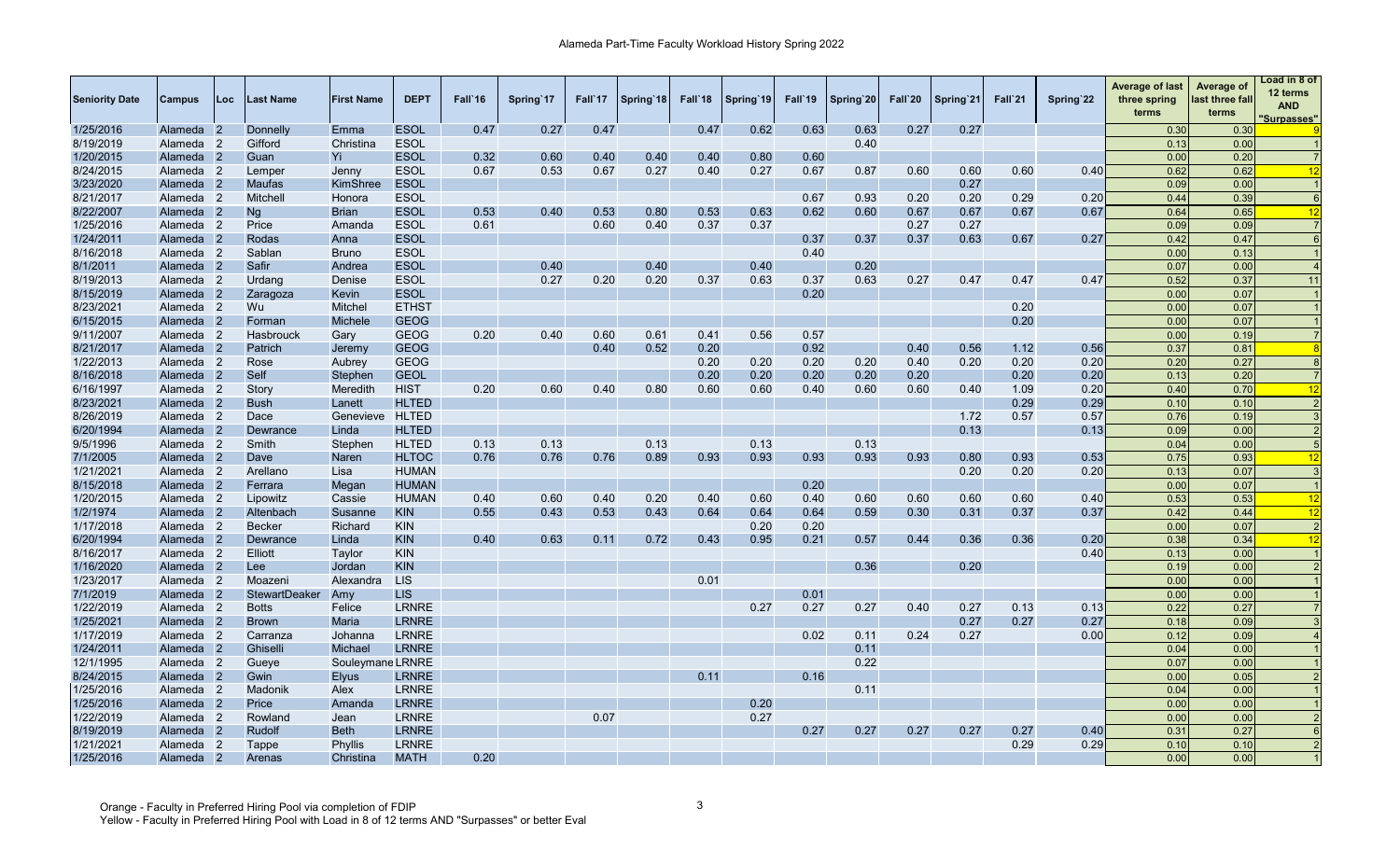| <b>Seniority Date</b>  | Campus               | Loc            | ast Name              | <b>First Name</b> | <b>DEPT</b>                  | Fall'16 | Spring 17 | Fall`17 | Spring 18 | Fall'18 | Spring 19 | Fall'19 | Spring 20 | Fall`20      | Spring 21    | Fall <sup>21</sup> | Spring 22 | <b>Average of last</b><br>three spring<br>terms | Average of<br>last three fall<br>terms | Load in 8 of<br>12 terms<br><b>AND</b><br><u>Surpasses"</u> |
|------------------------|----------------------|----------------|-----------------------|-------------------|------------------------------|---------|-----------|---------|-----------|---------|-----------|---------|-----------|--------------|--------------|--------------------|-----------|-------------------------------------------------|----------------------------------------|-------------------------------------------------------------|
| 8/17/2005              | Alameda              | $\overline{2}$ | <b>Broxholm</b>       | Valerie           | <b>MATH</b>                  | 0.33    | 0.67      | 0.33    | 0.67      | 0.40    | 0.53      | 0.47    | 0.47      | 0.40         | 0.60         | 0.33               | 0.27      | 0.44                                            | 0.40                                   | -12                                                         |
| 9/13/1988              | Alameda              |                | Bui                   | Philip            | <b>MATH</b>                  | 0.60    | 0.67      | 0.60    | 0.60      | 0.47    | 0.87      | 0.60    | 0.60      | 0.60         | 0.27         | 0.53               | 0.27      | 0.38                                            | 0.58                                   | 12                                                          |
| 10/19/2020             | Alameda 2            |                | Clark                 | Jordan            | <b>MATH</b>                  |         |           |         |           |         |           |         |           | 0.27         | 0.40         |                    |           | 0.13                                            | 0.09                                   | 2                                                           |
| 1/24/2011              | Alameda              |                | Ghisell               | Michael           | <b>MATH</b>                  | 0.60    | 0.60      | 0.67    | 0.67      | 0.67    | 0.67      | 0.73    | 0.53      | 0.67         | 0.60         | 0.67               | 0.67      | 0.60                                            | 0.69                                   | 12                                                          |
| 8/24/2015              | Alameda 2            |                | Gwin                  | <b>Elyus</b>      | <b>MATH</b>                  | 0.67    | 0.53      | 0.53    |           | 0.54    | 0.73      | 0.60    | 0.53      |              | 0.40         |                    |           | 0.31                                            | 0.20                                   | $\epsilon$                                                  |
| 1/25/2016              | Alameda              | $\overline{2}$ | Hanhan                | Bahij             | <b>MATH</b>                  | 0.33    | 0.53      | 0.20    | 0.33      |         | 0.33      | 0.67    | 0.33      |              |              |                    |           | 0.11                                            | 0.22                                   |                                                             |
| 8/22/2016              | Alameda 2            |                | Herrera               | Emmanuel MATH     |                              | 0.67    | 0.67      | 0.67    | 0.67      | 0.67    | 0.67      | 0.67    | 0.73      | 0.67         | 0.67         | 0.67               | 0.27      | 0.56                                            | 0.67                                   | 12                                                          |
| 8/21/2017              | Alameda 2            |                | Karunaratne           | Gina              | <b>MATH</b>                  |         |           | 0.20    | 0.53      | 0.60    | 0.60      | 0.67    |           |              |              | 0.15               | 0.27      | 0.09                                            | 0.27                                   |                                                             |
| 1/17/2008              | Alameda 2            |                | Kuo                   | Fanching          | <b>MATH</b>                  | 0.53    | 0.67      | 0.60    |           |         |           |         |           |              |              |                    |           | 0.00                                            | 0.00                                   |                                                             |
| 8/19/2015              | Alameda              |                | Montgomery            | ChadEric          | <b>MATH</b>                  |         |           | 0.27    | 0.67      | 0.60    | 0.40      | 0.93    | 0.33      | 0.27         | 0.67         | 0.80               | 0.20      | 0.40                                            | 0.67                                   | 10                                                          |
| 8/20/2009              | Alameda              | $\overline{2}$ | Nemzer                | Norman            | <b>MATH</b>                  | 0.67    | 0.67      | 0.67    | 0.67      | 0.47    | 0.40      |         | 0.27      |              |              |                    |           | 0.09                                            | 0.00                                   |                                                             |
| 1/25/2016              | Alameda 2            |                | Riazati               | Farzan            | <b>MATH</b>                  | 0.93    | 0.60      | 0.60    | 0.60      | 0.60    | 0.67      | 0.60    | 0.67      | 0.67         | 0.67         | 0.67               | 0.67      | 0.67                                            | 0.64                                   | 12                                                          |
| 8/24/2015              | Alameda 2            |                | Wu                    | Christopher MATH  |                              | 0.60    | 0.53      | 0.67    | 0.53      | 1.07    | 0.53      | 0.67    | 0.53      | 0.67         | 0.53         | 0.47               | 0.53      | 0.53                                            | 0.60                                   | 12                                                          |
| 8/15/2019              | Alameda 2            |                | Zhu                   | <b>Yue Ying</b>   | <b>MATH</b>                  |         |           |         |           |         |           | 0.27    | 0.67      |              |              |                    |           | 0.22                                            | 0.09                                   | 2                                                           |
| 8/21/2017              | Alameda <sub>2</sub> |                | Chong                 | David             | <b>MUSIC</b>                 |         |           | 0.40    |           |         |           |         | 0.20      |              |              |                    |           | 0.07                                            | 0.00                                   |                                                             |
| 1/16/2020              | Alameda 2            |                | Chuah                 | Cheong            | <b>MUSIC</b>                 |         |           |         |           |         |           |         | 0.20      |              |              |                    |           | 0.07                                            | 0.00                                   |                                                             |
| 1/20/2015              | Alameda              | $\overline{2}$ | Henderson             | Silvester         | <b>MUSIC</b>                 | 0.17    | 0.17      | 0.55    | 0.17      | 0.35    | 0.17      | 0.17    | 0.35      | 0.37         | 0.17         | 0.20               | 0.36      | 0.29                                            | 0.25                                   | 12                                                          |
| 8/26/1992              | Alameda              |                | Peterson              | David             | PHIL                         | 0.40    | 0.40      | 0.40    | 0.40      | 0.40    | 0.40      | 0.40    | 0.40      | 0.60         | 0.60         | 0.20               | 0.20      | 0.40                                            | 0.40                                   | 12                                                          |
| 6/17/2013              | Alameda              |                | Fittingoff            | Andrew            | <b>PHYS</b>                  |         |           |         |           |         |           |         |           |              |              | 0.27               | 0.27      | 0.09                                            | 0.09                                   |                                                             |
| 8/24/2015              | Alameda              |                | Krauss Varban         | Dietmar           | <b>PHYS</b>                  |         |           |         |           |         | 0.16      |         |           |              |              |                    |           | 0.00                                            | 0.00                                   |                                                             |
| 1/22/2018              | Alameda              | $\overline{2}$ | Stahl                 | Benjamin          | <b>PHYS</b>                  |         |           |         | 0.43      | 0.43    | 0.43      | 0.43    | 0.43      | 0.43         | 0.43         |                    |           | 0.28                                            | 0.28                                   |                                                             |
| 1/23/2017              | Alameda 2            |                | Antrobus              | Rachel            | <b>POSCI</b>                 |         | 0.40      | 0.40    | 0.60      | 0.60    | 0.40      |         |           |              |              |                    |           | 0.00                                            | 0.00                                   |                                                             |
| 8/22/2016              | Alameda              | -2             | Geghamyan             | Hasmik            | <b>POSCI</b>                 | 0.20    | 0.20      | 0.40    | 0.20      | 0.20    | 0.20      | 0.20    | 0.20      | 0.40         | 0.53         | 0.55               | 0.20      | 0.31                                            | 0.38                                   | 12                                                          |
| 6/18/2012              | Alameda              |                | <b>HurtadoOrtiz</b>   | Judith            | <b>POSCI</b>                 | 0.20    | 0.60      | 0.60    | 0.20      | 0.60    | 0.60      | 0.40    | 0.40      | 0.80         | 0.40         | 0.60               | 0.40      | 0.40                                            | 0.60                                   | 12                                                          |
| 1/13/2007              | Alameda 2            |                | Lomax                 | Ronald            | <b>POSCI</b>                 | 0.60    | 0.40      | 0.40    | 0.40      | 0.40    | 0.40      | 0.40    | 0.40      | 0.40         | 0.40         | 0.40               | 0.20      | 0.33                                            | 0.40                                   | 12                                                          |
| 8/24/2020              | Alameda              |                | Oddie                 | Sarah             | <b>POSCI</b>                 |         |           |         |           |         |           |         |           | 0.20         | 0.20         | 0.20               | 0.20      | 0.13                                            | 0.13                                   |                                                             |
| 8/20/2020              | Alameda              | $\overline{2}$ | Williams III          | Calvin            | <b>POSCI</b>                 |         |           |         |           |         |           |         |           | 0.40         | 0.20         |                    |           | 0.07                                            | 0.13                                   |                                                             |
| 1/20/2022              | Alameda              |                | Ahmadi                | Ida               | <b>PSYCH</b>                 |         |           |         |           |         |           |         |           |              |              |                    | 0.20      | 0.07                                            | 0.00                                   |                                                             |
| 8/19/2019              | Alameda              | $\overline{2}$ | <b>Brown</b>          | Asharee           | <b>PSYCH</b>                 |         |           |         |           |         |           |         |           |              | 0.20         | 0.40               | 0.20      | 0.13                                            | 0.13                                   |                                                             |
| 8/20/2018              | Alameda              |                | Husain                | Hannah            | <b>PSYCH</b>                 |         |           |         |           |         |           |         |           | 0.20         | 0.60         | 0.60               | 0.60      | 0.40                                            | 0.27                                   |                                                             |
| 8/21/2017              | Alameda              |                | <b>Murphy</b>         | Kimberly          | <b>PSYCH</b>                 |         |           |         |           | 0.25    |           |         |           |              |              |                    |           | 0.00                                            | 0.00                                   |                                                             |
| 8/1/2010               | Alameda              | $\overline{2}$ | Scott                 | <b>Bishop</b>     | <b>PSYCH</b>                 | 0.40    | 0.40      | 0.40    | 0.40      | 0.40    | 0.20      |         |           |              |              |                    |           | 0.00                                            | 0.00                                   |                                                             |
| 8/23/2010              | Alameda 2            |                | Stamatakis            | Jeannine          | <b>PSYCH</b>                 | 0.40    | 0.20      | 0.20    |           | 0.20    |           |         |           |              |              |                    | 0.20      | 0.07                                            | 0.00                                   |                                                             |
| 8/19/2015              | Alameda <sub>2</sub> |                | Yu                    | Jennifer          | <b>PSYCH</b>                 | 0.40    | 0.40      | 0.20    |           | 0.34    | 0.20      |         |           |              |              |                    |           | 0.00                                            | 0.00                                   |                                                             |
| 6/1/2018               | Alameda 2            |                | AlvaradoStrasse Elena |                   | <b>SOC</b>                   |         |           |         |           | 0.20    |           |         |           |              |              |                    |           | 0.00                                            | 0.00                                   |                                                             |
| 3/11/2014              | Alameda              |                | <b>Harris</b>         | <b>Richard</b>    | <b>SOC</b>                   | 0.20    | 0.40      | 0.40    | 0.40      | 0.20    | 0.20      | 0.60    | 0.40      | 0.60         | 0.60         | 0.20               | 0.20      | 0.40                                            | 0.47                                   | 12                                                          |
| 1/25/2016              | Alameda 2            |                | Hendrie               | Giselle           | <b>SOC</b>                   |         | 0.20      | 0.20    | 0.20      | 0.20    | 0.20      | 0.20    | 0.20      | 0.60         | 0.20         | 0.20               | 0.20      | 0.20                                            | 0.33                                   | 11                                                          |
| 10/15/2013             | Alameda              | $\overline{2}$ | Mabry                 | <b>Dustin</b>     | <b>SOC</b>                   |         |           | 0.20    |           |         |           |         |           |              |              |                    |           | 0.00                                            | 0.00                                   |                                                             |
| 1/22/2018              | Alameda 2            |                | Quezada               | Araceli           | <b>SOC</b>                   |         |           |         | 0.20      | 0.20    | 0.20      | 0.20    | 0.20      | 0.20         | 0.20         | 0.20               | 0.20      | 0.20                                            | 0.20                                   |                                                             |
|                        |                      | $\overline{2}$ |                       |                   | <b>SOCSC</b>                 |         |           |         |           |         |           |         |           |              | 0.20         |                    |           |                                                 |                                        |                                                             |
| 1/25/2016<br>6/23/2008 | Alameda<br>Alameda 2 |                | Hendrie<br>Lopez      | Giselle<br>Silvia | <b>SPAN</b>                  |         |           |         |           | 0.22    |           |         |           |              |              | 0.20               |           | 0.07<br>0.00                                    | 0.07<br>0.00                           |                                                             |
|                        |                      | $\overline{2}$ | Salvatierra           |                   | <b>SPAN</b>                  |         |           | 0.67    | 0.66      |         | 0.33      | 0.33    | 0.40      |              |              |                    |           | 0.13                                            | 0.11                                   |                                                             |
| 8/18/2014              | Alameda              |                | Weiss                 | Leon              | <b>SPAN</b>                  | 0.67    |           |         | 0.53      | 0.33    | 0.67      | 0.53    | 0.60      |              |              |                    | 0.33      | 0.42                                            | 0.40                                   |                                                             |
| 2/10/2007<br>1/22/2019 | Alameda 2            |                |                       | Cynthia           | <b>VIET</b>                  |         | 0.53      | 0.67    |           | 0.33    | 0.33      | 0.33    | 0.33      | 0.33<br>0.33 | 0.33<br>0.67 | 0.33<br>0.33       | 0.33      |                                                 | 0.33                                   | 12                                                          |
| 6/7/2006               | Alameda              | $\overline{2}$ | Tong                  | Khoi              |                              |         | 0.25      |         |           | 0.75    | 0.67      |         |           |              |              |                    |           | 0.44                                            |                                        |                                                             |
|                        | Alameda              |                | Furuya                | <b>Bruce</b>      | <b>ZZATH</b><br><b>ZZCON</b> |         |           |         |           |         |           | 0.05    | 0.33      |              |              |                    |           | 0.00                                            | 0.00                                   |                                                             |
| 9/30/2019              | Alameda              |                | <b>Barnes</b>         | Tia               |                              |         |           |         |           |         |           |         |           |              |              |                    |           | 0.11                                            | 0.02                                   |                                                             |
| 8/1/2005               | Alameda 2            |                | Corrales              | Hector            | <b>ZZCON</b>                 | 0.49    | 0.55      |         | 0.37      | 0.36    | 0.33      | 0.33    | 0.33      | 0.33         | 0.33         | 0.33               | 0.33      | 0.33                                            | 0.33                                   | 11                                                          |